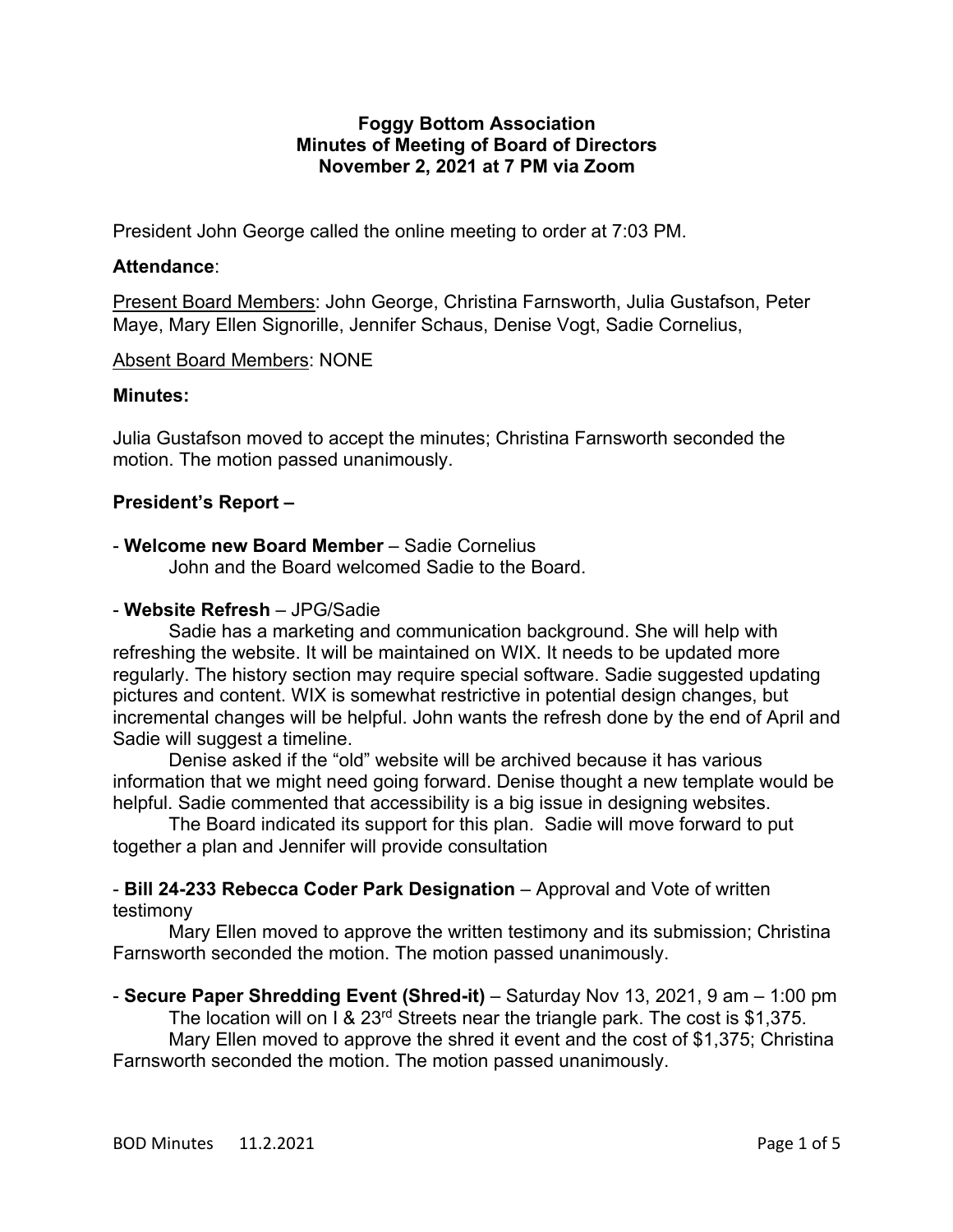# - **GW Internship (spring semester)** –

GWU offers a class on Service Community Organizations for credit. Students need to perform an internship as part of the class. The intern will begin the course on January 10 and will work 5 hours per week. The end date of the course will be April 29. We will need to generate a position description for an internship. The intern will work on revising the membership system. GW Communications Intern may begin in January.

# **- FBA email activation – ACTION**

The Board members will activate their emails.

# **- 26th Street Water Source/Green Wall Update**

Boston Properties has agreed to provide \$100,000 for a Green Wall. The Green Wall is to act as a sound barrier and visual decoration. The money will be managed separately from FBA monies. A construction permit and plan would be needed which would include maintenance. A watering truck might also be possible. Alternatively, a person may be able to get certified to use fire hydrants to water trees. Denise suggested that Arts in Foggy Bottom might play a role.

# - **November 4, 2021 Historic Preservation Review Board (HPRB) Meeting**

2513 I Street residence which has requested a permit to add another level to its house. It can be viewed from alleyway but not the street. ANC approved the request at its last meeting. The Board had a robust discussion.

# **- November 30, 2021 FBA Community Meeting – Historic Preservation Panel Discussion**

This is meant to be informational about how the process works and what the community involvement can be.

- **GW/FBA "Getting to know the Neighbors"** was canceled due to rain President George is still working with the University on this.

**-26th and I Street Landscaping update** (includes The Boathouse Cooling Tower) The **Boathouse Cooling Tower** will go dormant shortly. Boston Company is planted some smaller trees to attempt to help with the noise.

### **- Breakfast with President LeBlanc – Oct 30, 2021 - Update**

Thurston Hall will be reopening at the end of summer 2022. FBA asked that the GWU should keep notes and information about historic buildings on the campus. The Campus Plan and student enrollment should be discussed with Kevin Days due to the ramifications for the community.

GW Book Drive for disadvantaged children. President George will reach out to this professor.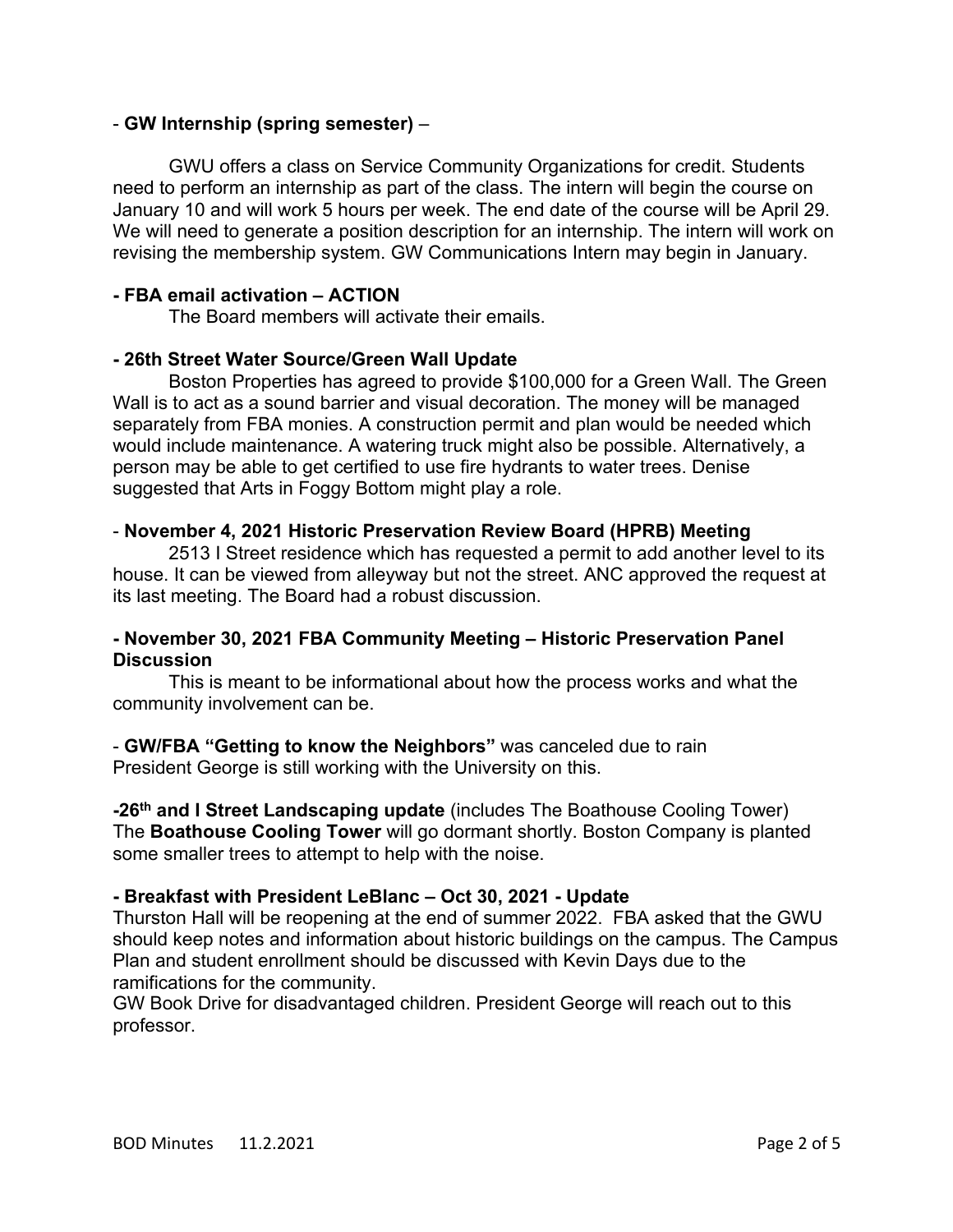# **- Preferred Merchant Program – Jennifer (with help from J. Ford)**

Jennifer should work with Board members and other community members. Sadie will need to establish a short-term plan to update the list on the website.

# **- Nominating Committee for December Elections – 2 open Board Positions**

The nominating committee can be lead by a community member. Jennifer agreed to lead this; Julia agreed to assist.

# **- December Service Awards – Nominees**

Olga Corey award – The Board discussed potential nominees for the Olga Corey award.

# **- December Meeting –**

The Board agreed that the meeting should be virtual. The Board discussed a gift bag from one of the local merchants or gift cards and provide to members. The Board also discussed a raffle.

# **Board Items**

- Denise – Ellie Becker Fund left \$20,000 for a spring soiree. Two were held. About \$12,500 is remaining. Denise asked about improving ANC relations.

Julia discussed the bike lane on L Street between 21st & 20<sup>th</sup> Streets and traffic issues.

# **Treasurer's Report – JPG**

- Paypal Account Update
- Tax filing deadline November 15, 2021

### **Membership Report – Mary Ellen**

- Membership Status (number of current members) – 247 3 contributions to FBA and/or Garden Committee.

### **Communications – All – JPG Facilitator**

- Re-establish FoggyBottomAssociation.org emails for those not yet set up

### **- Upcoming FBA Newsletter Issues**

Because of Thanksgiving and Christmas, the newsletter will miss a week.

o November 12, 2021 (none on November 26) o December 10, 2021 (none on December 24) o January 7, 2022

### **- FBA Community Meeting – November 30, 2021 – Virtual**

BOD Minutes 11.2.2021 **Page 3 of 5**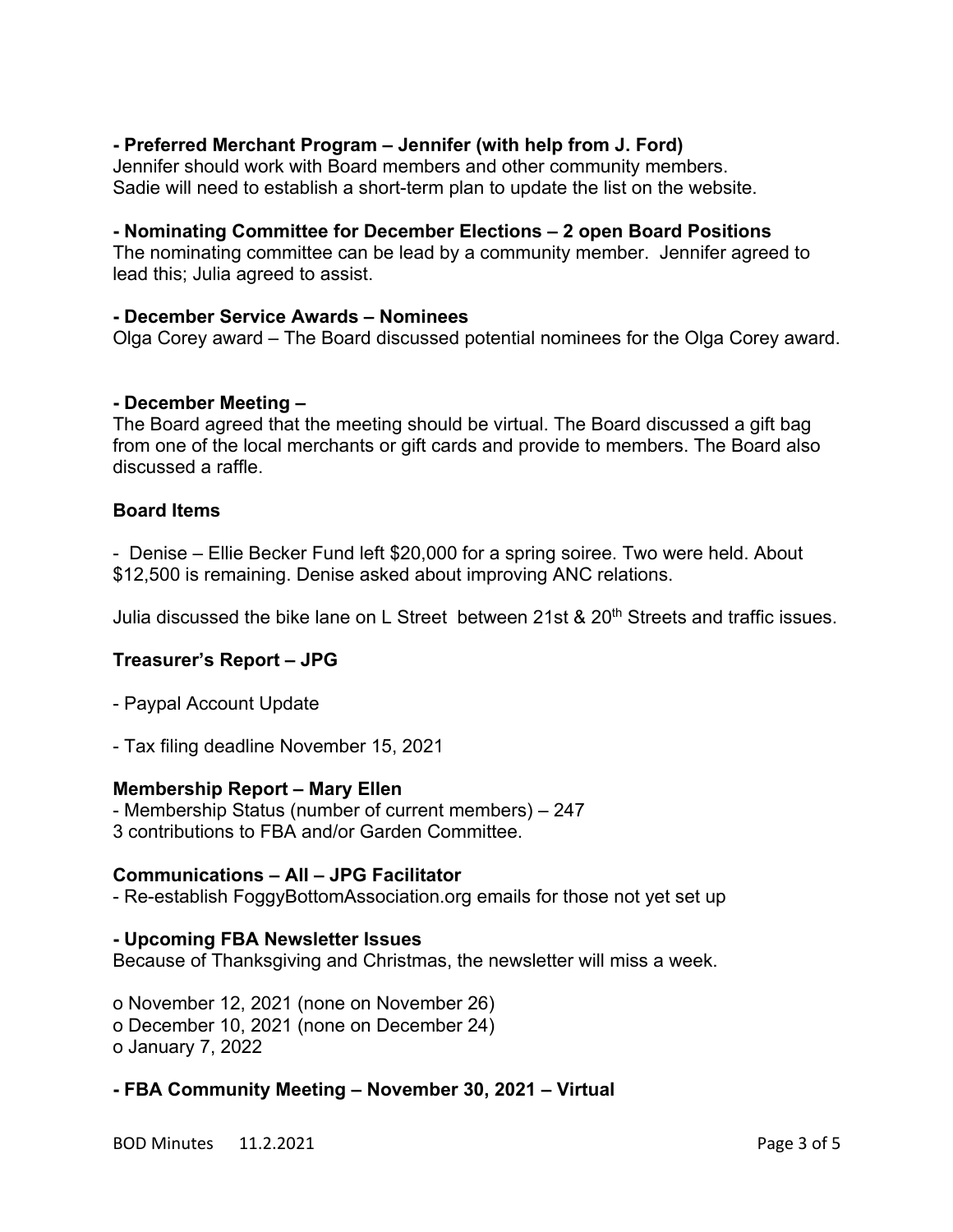- o Historic Preservation Panel Discussion
- o Future Topic December/January / February? Kennedy Center?? Julia
- Distribution of printed copies of newsletter (Ms. Armbrewster and Janet Farbstein)

# **FBA Monthly Community Meetings – JPG**

- November 30, 2021 Virtual
- December TBD Elections / Service Awards
- o Candidates to fill vacant seats Christina / Mary Ellen
- Potential Candidate: Zach Cohen

# **Other Announcements / Upcoming Events – All**

- ANC2A Meeting Wednesday November 17, 2021 7 pm
- FBA Community Meeting November 30, 2021 7 pm
- FBA December BOD Meeting Tuesday December 7, 2021 7 pm
- FBA January BOD Meeting Tuesday January 4, 2022 7 pm

Adjournment: The Board agreed to hold its next meeting on December 7 at 7pm via ZOOM.

# **Action Items**

- President George will call Pam Bree and Carlos at Shred it.
- President George will draft a position description for the intern position.
- Board members need to set up FBA email.
- President George will reach out to this professor on book drive.
- Mary Ellen will send updated membership list to President George

The meeting was adjourned at 9:20 pm.

Submitted by Mary Ellen Signorille, FBA Secretary

### **Chat**

### **From Sadie Cornelius to Everyone: 07:33 PM**

https://cdn4.sportngin.com/attachments/document/6480- 2297109/RNR21\_DC\_Half\_CourseMap\_\_1\_.pdf#\_ga=2.80053151.98637714.16358959 95-1503088242.1635895992

### **From iPad to Everyone: 08:23 PM**

https://planning.dc.gov/sites/default/files/dc/sites/op/publication/attachments/Foggy%20 Bottom%20HD%202513%20I%20Street%20NW%20HPA%2021%20560.pdf

I think I just sent the Staff Report from Historic Preservation for the house on 2513 I St. A two-story row house. In case helpful Denise V

BOD Minutes 11.2.2021 **Page 4 of 5**